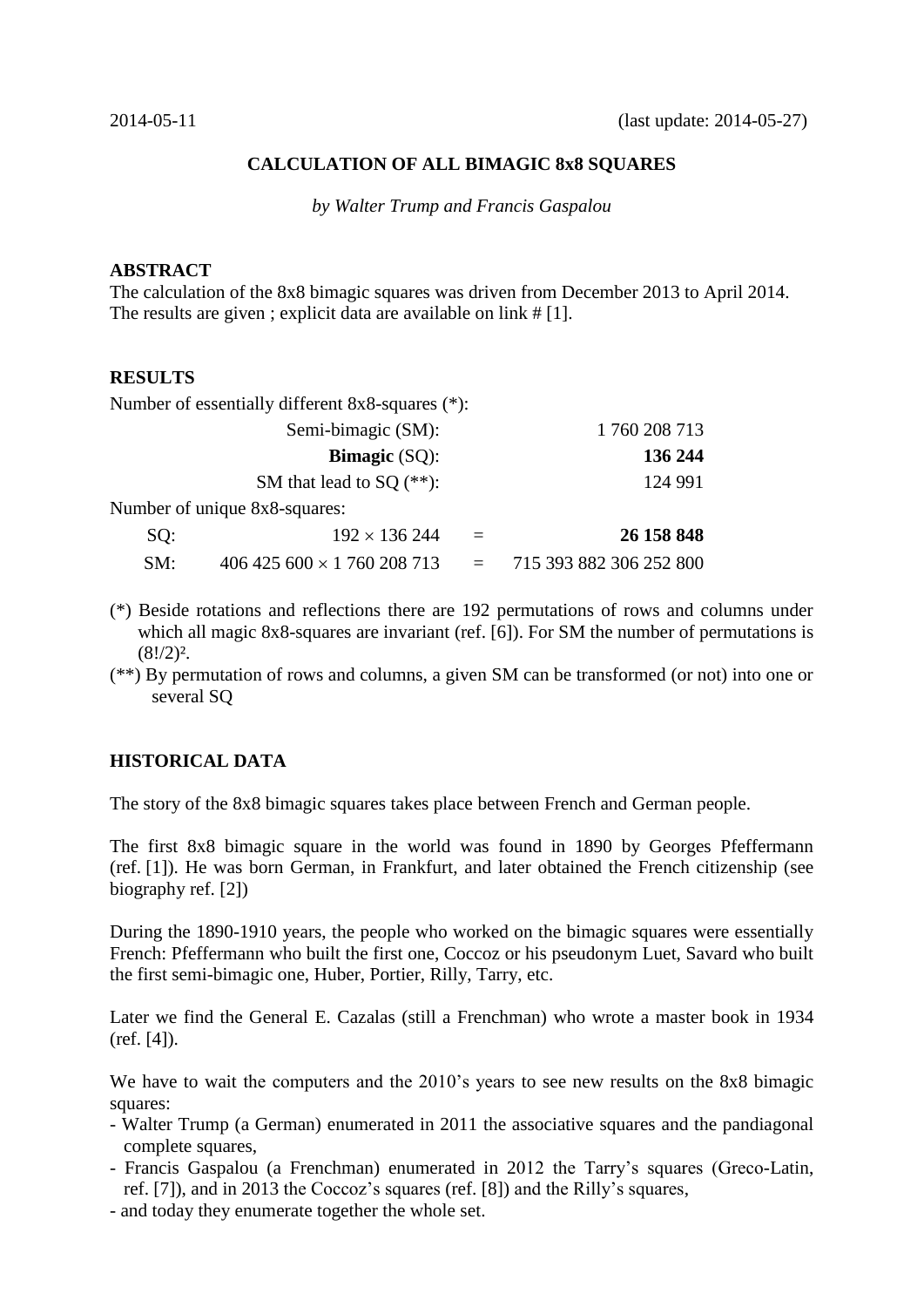### **PRINCIPLE OF THE CALCULATION**

Walter found the idea for the enumeration. He developed a GB32 program with the bit vector method. He was helped by Francis who developed on his side a C program (with the bit vector method) which validated several parts of the results of Walter. Francis verified also that the known sets of squares were inside the whole set.

The complement to 65 allowed to reduce the number of cases. Therefore we had to calculate about half of all ess. diff. SM. Each SM was inspected in order to construct bimagic diagonals.

The SM were built by the bit vector method where the 8 numbers of each line are described by 8 bits which are set in a 64-bit integer. The sets of entries in two parallel lines of a SM have to be disjoint. Say r1 and r2 are the two 64-bit-integers representing row 1 and row 2 then the following condition has to be fulfilled: r1 AND  $r2 = 0$ . Such tests can be done extremely fast by processors.

For searching the ess. diff. SM, the number 64 was put in the first cell A1. We had to consider all the 3 789 possible ordered bimagic series (out of 38 039 ; cf ref.[3],[5]) with the number 64 inside for building the first row and the first column.

The task was finally divided in 4 great cases called A, B, C and D according to conditions on the indexes of the rows and columns with the number 64 and on the similar indexes of the rows and columns with the number 1. Cases A and B had number 1 in the first row. In the cases B and C only one of each complementary pair of SQ was considered.

### **VERIFICATIONS**

As already indicated, several parts of the results of the enumeration program in GB32 were checked by a C program written independently, but also:

- we checked that each complement to 65 was inside the whole set,
- we applied to some subsets all the possible permutations of rows and columns for checking that the squares we obtained were inside the initial subset,

- we checked that several sets of known ess. diff. squares were inside the whole set, specially:

- \* the 841 associative SQ,
- \* the 1 836 pandiagonal complete SQ,
- \* the 1 344 Greco-Latin SQ (Tarry's SQ),
- \* the 10 317 Coccoz's SQ
- $*$  the 2 543 Rilly's SQ,

### **CONCLUSION**

The calculation of the 8x8 bimagic squares was possible because:

- we used the bit vector method which is a tremendously efficient method,
- the set of the SM was calculable with our personal computers, i.e. this set was not too large (Walter estimated as early as 2008 that there were 1.76\*10^9 ess. diff. SM).